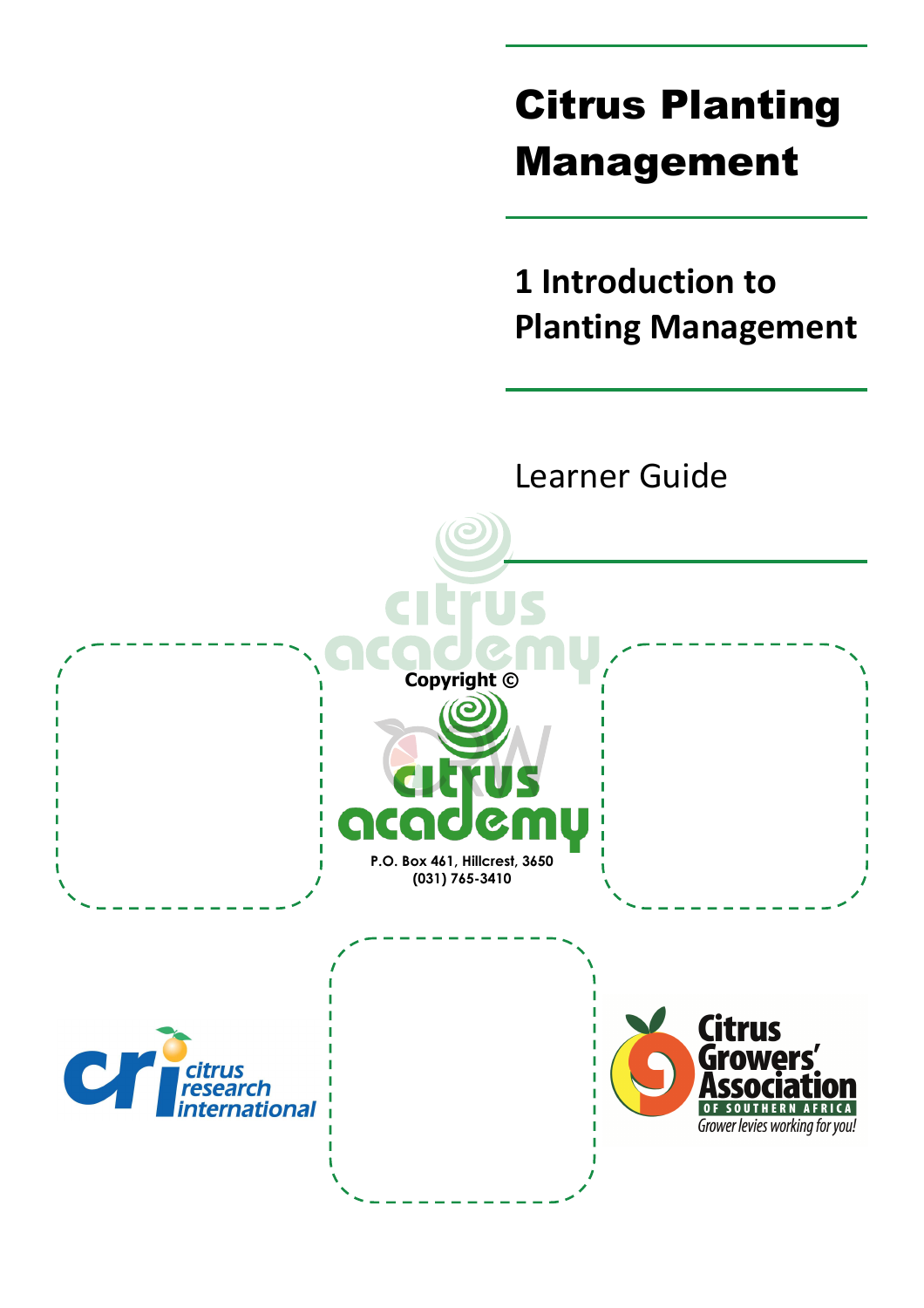### **© Citrus Academy NPC**

1 st edition 2017

The content of this module is based on audio-visual material produced by the Citrus Academy.

**Module scripting:**  Mooipraatjies

**Narrator:**  Mariëtta Kruger

**Audio-visual production:**  Media World

#### **Additional information sources:**

Citrus Production Guidelines: Volume I - Citriculture: Establishment, Citrus Research International Cultivar Fact Sheet, Citrus Research International Citrus Academy production learning material: Enterprise Selection and Establishment Orchard Establishment

Propagation

### **Project coordinator:**

Citrus Academy (Jacomien de Klerk)



#### **Disclaimer**

By accepting this document and reading its contents you agree to be bound by the terms of this disclaimer.

The use of the contents of this document and the accompanying visual material is at your own risk. Neither the Citrus Academy nor Citrus Research International nor the Citrus Growers' Association warrant that the content of this document or the visual material is suitable for your intended use or that it is free of inaccuracies or omissions. The opinions and advice expressed in this document and the visual material are not necessarily those of the Citrus Academy, Citrus Research International or the Citrus Growers' Association. The Citrus Academy, Citrus Research International and the Citrus Growers' Association, their directors, officers, employees, agents and contractors shall not be liable for any loss or damage of any nature suffered by any person as a direct or indirect result of the use of, or inability to use, any advice, opinion or information contained in this document or the visual material, or any misrepresentation, misstatement or omission, whether negligent or otherwise, contained in this document and the visual material.

You indemnify the Citrus Academy, Citrus Research International and the Citrus Growers' Association against any claim by any third party against the Citrus Academy, Citrus Research International and the Citrus Growers' Association, their directors, officers, employees, agents or contractors arising from, or in connection with, the use of, or reliance on, the contents of this document and the visual material. It is your responsibility to determine suitability of the contents of this document and the accompanying visual material for your intended use.



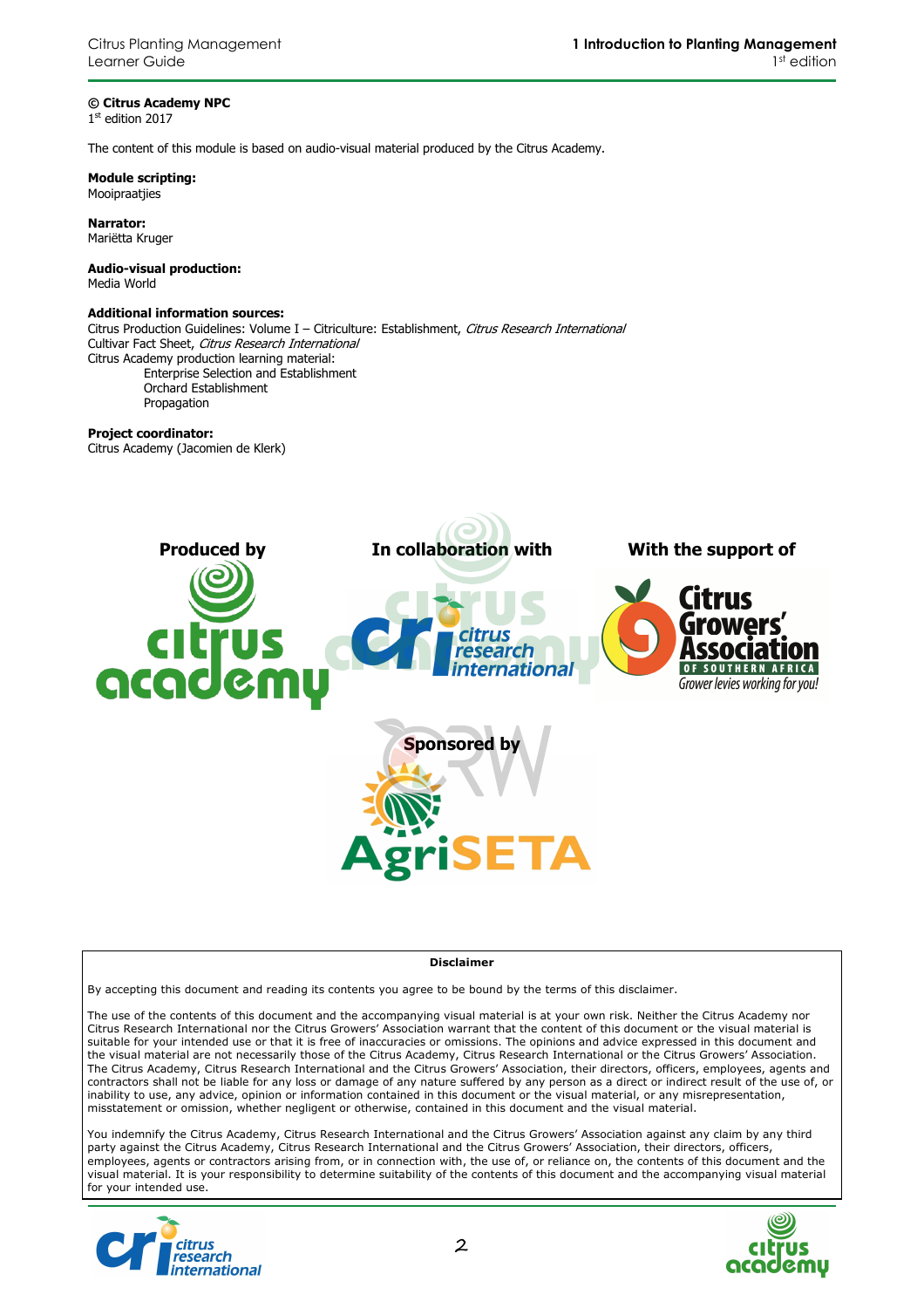# Contents

| <b>Introduction</b>                    | 4  |
|----------------------------------------|----|
| <b>Citrus Cultivars and Rootstocks</b> | 4  |
| <b>Orchard Layout and Planning</b>     | 4  |
| <b>Orchard Establishment</b>           | -5 |
| <b>Orchard Recordkeeping</b>           | 5  |
| <b>Conclusion</b>                      | 5  |





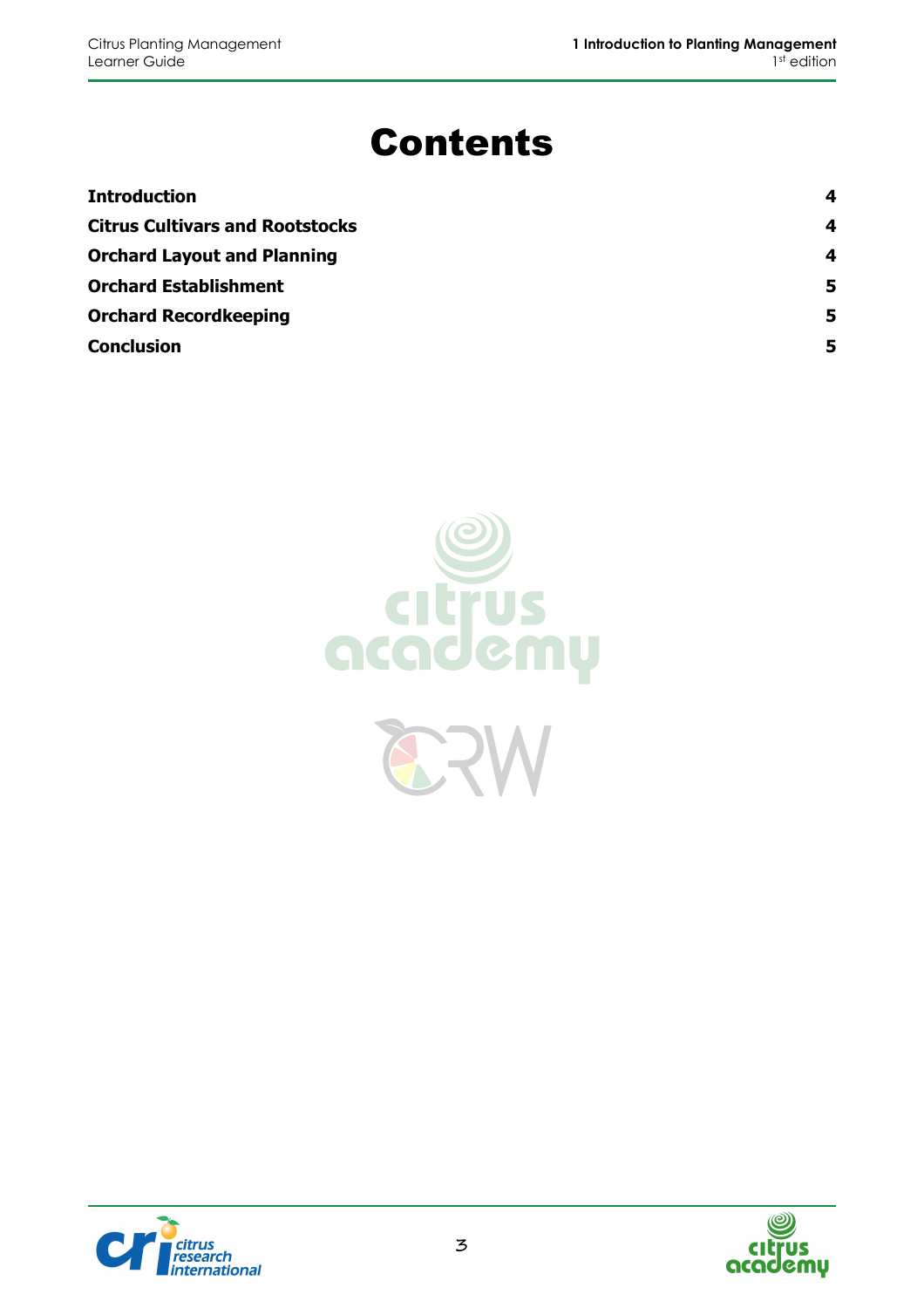# **Introduction**



**summary**

## **Planting Management**

Planting management means planning and planting new citrus orchards, and maintaining records of individual orchards over their lifespans to assist with managing them in the best possible way. If done well, planting management contributes to the long-term profitability of your whole farm.

Planting new orchards is the most important part of establishing a new citrus production unit. It is often also the biggest capital investment a citrus grower makes, and from where the grower has to generate the returns on this investment.

If the citrus cultivar is not right; or if the orchard is not laid out well; or if preparation is not done well; or if trees are sub-standard; or if trees are not planted properly and looked after while they are young, it can mean that the orchard never reaches its full yield potential in terms of volume, or quality, or both. It can also mean that production practices will have to be changed to compensate, which can increase costs. It can make it more difficult to market fruit, or get decent prices. It can even mean that the orchard's lifespan will be shortened.

## **Planting management involves:**

- $\triangleright$  Selecting the optimal citrus type and cultivar
- $\triangleright$  Planning and laying out the new planting
- $\triangleright$  Preparing for establishing the trees
- $\triangleright$  Planting them and taking care of them while they are still young, and
- Keeping record of everything to do with the orchard for as long as it is in production.

# **Citrus Cultivars and Rootstocks**

Today's citrus grower has an almost staggering choice of citrus cultivars and rootstocks. There are a myriad factors that play a role in this choice, and it is important to understand them and their significance. Once the choice has been made, trees are ordered from a citrus nursery, as long as two years before the orchard is eventually planted.

# **Orchard Layout and Planning**

The next step is to plan the layout of the citrus planting.

- ◆ Where will the orchard be?
- \* What about the topography of the land?